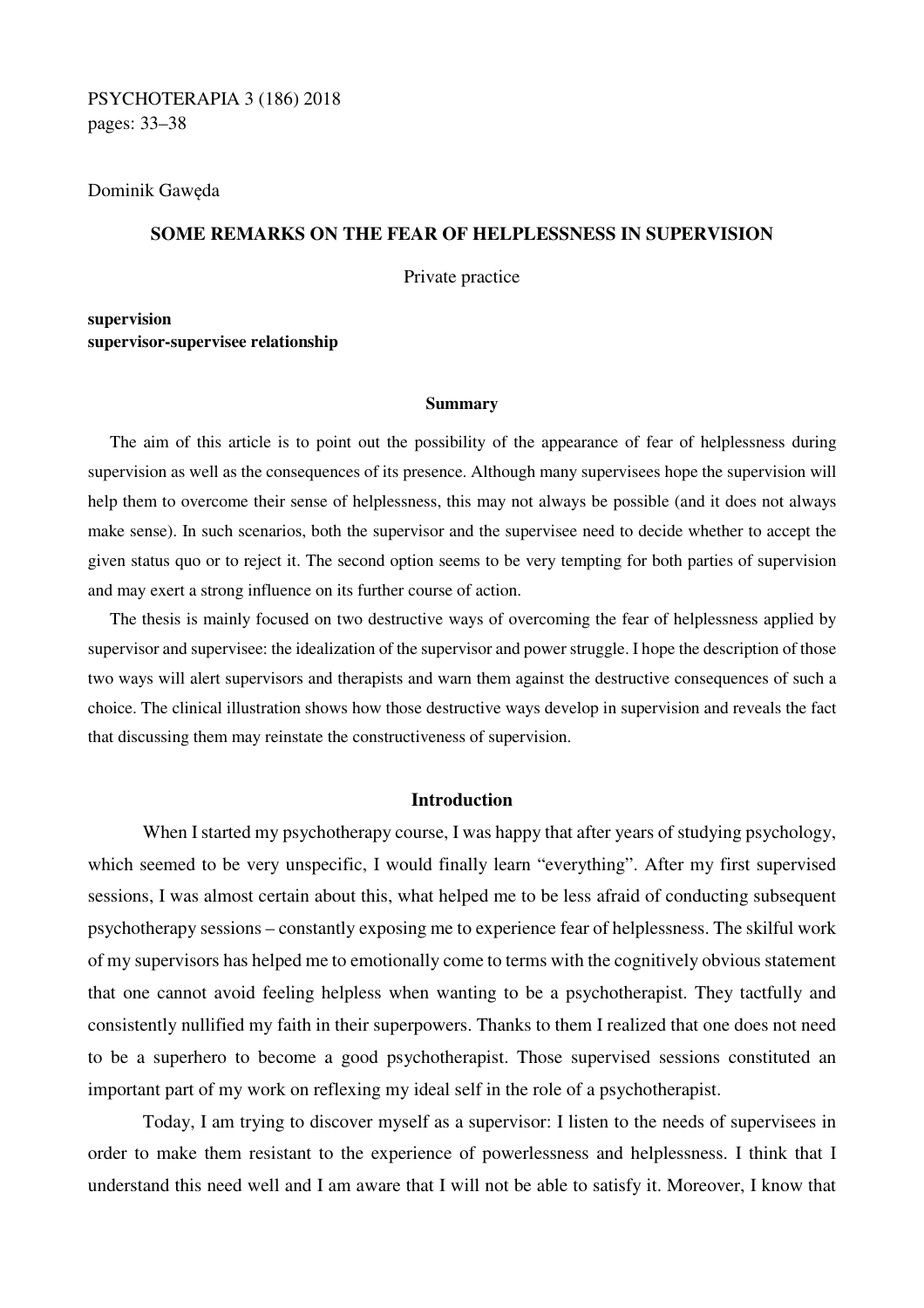this is not necessary for them to perform their jobs well. A part of the job is to reflect on the influence of such desires in our work.

 In my deliberations, I am interested in the ways in which supervisors and supervisees cope with the fear of feeling helpless. I will discuss two destructive ways of dealing with this in hope to sensitize supervisors and therapists to the potentially destructive effects of choosing each of them.

#### **Supervision**

 Colloquially, the term supervision is used to describe a situation when a more experienced therapist observes the work of a less experienced therapist to provide comments regarding his/her work with a patient. In my opinion, Sarah Kalai's [1,2] comparison of the word "supervision" in several languages is very informative. In English it means "looking from above", in French it is used to indicate a controller, in Arabic, it means "leading to knowledge," and in Hebrew, it translates as "leading." All these meanings may help us understand expectations towards supervisors. They should see from above, i.e. see more although less clearly, control, and lead, i.e. know the way.

 Depending on the context, supervision may have various forms. Bomba [3] reminds us about the difference between clinical supervision, which aims at helping a clinician grow even when he/she does not apply psychotherapy, and psychotherapy supervision, which has developed from analytic therapies of their own. This genesis of psychotherapy supervisions necessarily puts a greater emphasis on the emotional dimension in a supervisor-supervisee relation. The first historical descriptions of supervisions show how our faith in preserving the position of an objective scientist, detached from his or her emotional life has decreased over the years. The story of supervising the therapy of "Little Hans" illustrates this well. Freud supervised the therapy of "Little Hans", whose analyst was his father – Max Graf. Hans' mother was, in turn, Freud's patient. Max Graf reported his son's symptoms to Freud and described how he proceeded with the child, after which Freud gave him tips for further therapeutic actions. Nowadays, such a mixture of various orders would be considered as overstepping the limits. The context of this supervision must have led to an atmosphere full of emotions and fantasies.

 In 1901-1906, a group of enthusiasts of the then budding psychoanalysis met in Freud's house on Wednesdays evenings. The group included Max Graf. It is surely the first description of group supervision in literature. The group, which ultimately transformed into the Vienna Psychoanalytic Society, aimed at preparing instructions for conducting psychoanalysis on their patients. The group members presented therapies they were conducting and ideas for them, and then discussed them with the group. The final comment in every discussion was reserved for Freud [4, 5].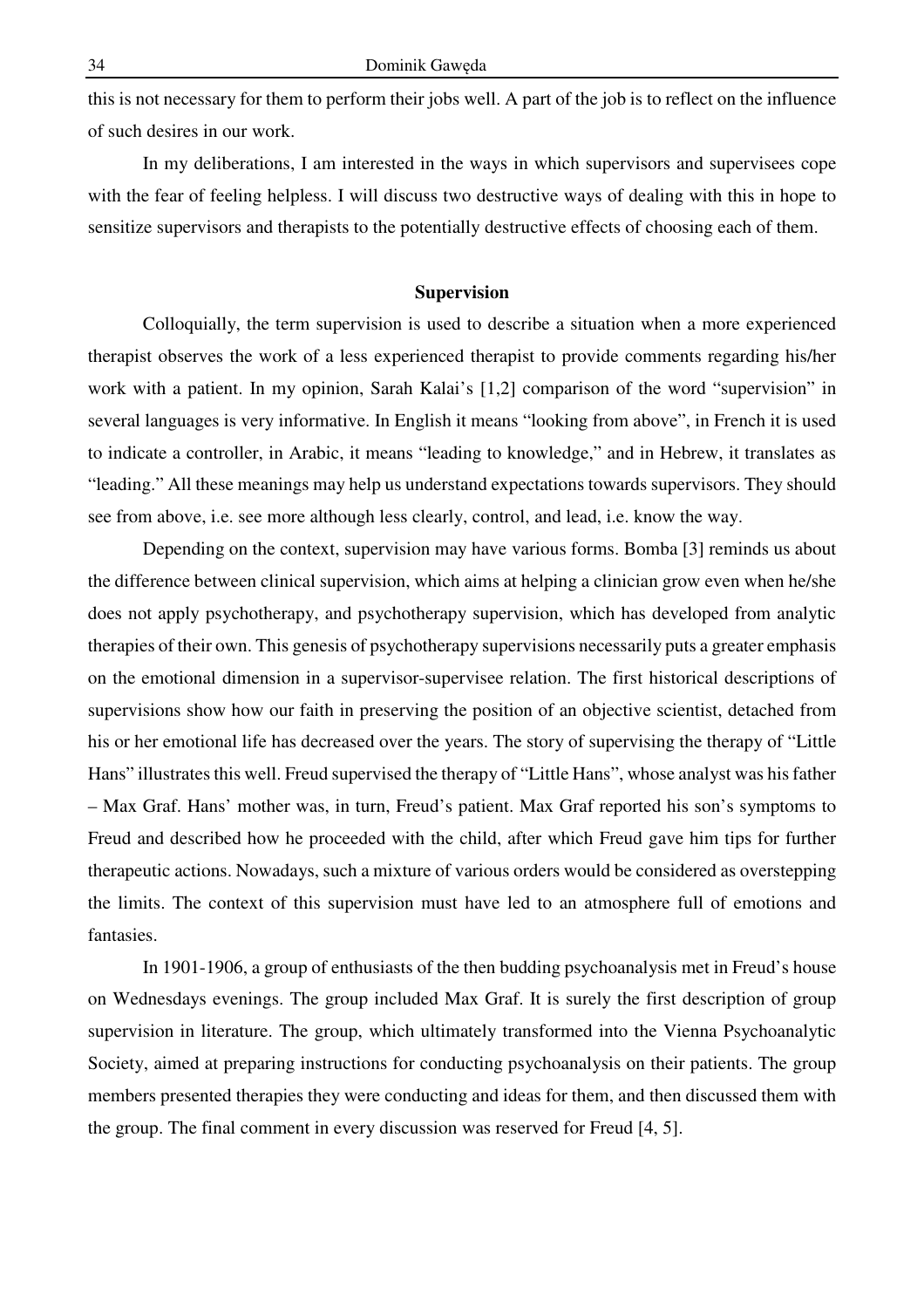### **Defence by Idealizing the Supervisor**

 The first way of coping with the fear of helplessness and powerlessness, which I will discuss in this article, is the fantasy of an ideal therapist. This unachievable model, which does not experience imperfections, failures, and feeling of helplessness, is a foundation for a strict therapeutic superego. In therapeutic work and supervision, he exists as a persecutory therapeutic superego. During individual contact with a supervisee, the supervisor contributes to the existence of this unachievable model by preserving this unrealistic image of his/her own therapeutic practices in a supervisee - by suggesting that therapeutic work may be free from powerlessness and helplessness.

 In July 2018, Morag Wilhelm, the curator of The Israel Museum in Jerusalem opened an exhibition titled "Freud of the Rings" [6]. She had made an effort to find five rings in the world – all of them were Freud's gifts to his chosen students. I do not know if anyone attending the Wednesdays meetings at Freud's has received a ring. However, it should be noted that the group of pioneers in psychoanalysis must have fully experienced imperfections of their completely new concepts, helplessness, a lack of knowledge, and fear of these conditions. The group needed Freud with his final comments, and Freud needed the group to make those final comments and symbolically distribute the rings. The participants presented their dilemmas regarding work with patients, discussed them, and then, in Rosenthal's words: "The final comments in any discussion were always reserved for Freud" [4, p. 197].

 Fantasies about an ideal therapeutic self, the model of a therapist who does not experience imperfections, failures and the fear of helplessness - fantasies of someone who closes a discussion and removes the experience of imperfections, failures, and helplessness, are impossible to be avoided in supervision. Partly, they are the reason for starting supervision. However, if a supervisor does not reflect upon this need of a supervisee in time, then the supervision ceases to be a creative process and starts to be an opportunity for distributing rings. It is then that Freud's ring becomes a polysemic symbol of respect, a talisman, an award for satisfying the needs of the supervisor, or - as I have been recently made aware, a marriage of the supervisor and his supervisee, and the promise connected with it: "until … do us part." It is an attractive prospect as it temporarily allows parties of the supervision to postpone the experience of imperfections, failures, and feeling helpless.

## **Defence by Power Struggle in the Group**

The second way of coping with the fear of powerlessness and helplessness may be found in group supervision. When a supervisor stimulates participants to engage in a bloody struggle for domination in a supervision group or does not react to signs of such a struggle, the group starts to believe that there is an unachievable model of a therapist, which should be aimed at and sought in an uncompromising manner. Then, the pursuit becomes an end in itself and removes the necessity to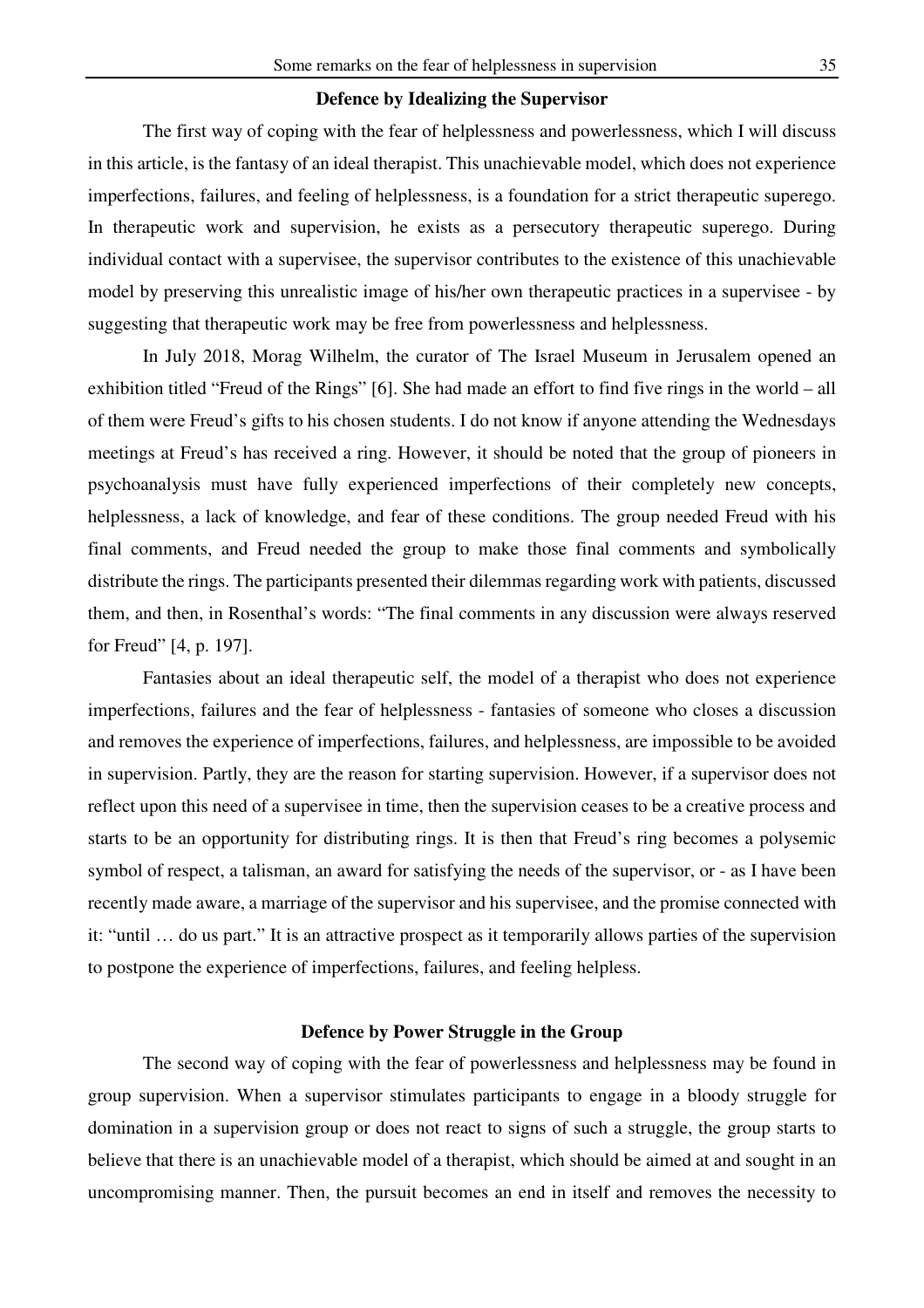experience the fear of powerlessness and helplessness in relations with patients. These fears are substituted with other fears: being attacked by other group members, being embarrassed by others, and being discredited in the group. Such a defence may be identified when supervisees more often introduce those therapeutic processes in which they are successful and they gradually stop seeking help in processes that could make them confront their powerlessness and helplessness in relations with patients. The so-called "concept work on a patient" becomes a commonly declared goal of supervision.

Robin McGlashan [7] interestingly described the defensive attitudes of supervisees resulting from their insecurity with regard to their role or satisfying their own unconscious needs. He used mythological characters to do so. In group supervision, an example of Pallas Athena, the goddess of wisdom and art, is very educative for supervisors. Her vice was to support heroes she favoured in competitions with people. She used her divine powers to do this. During the Trojan War, Ajax was an Achaean warrior. When Paris killed Achilles, Ajax started to co-operate with Odysseus to remove Achilles' body from the battlefield. Odysseus carried the body on his chariot and Ajax was shielding him. Later, both of them competed for Achilles' armour, and Odysseus got it. Tired, Ajax fell asleep. During his sleep, Athena sent madness to him. When Ajax woke up, he slaughtered a flock of sheep, which he took for Achaean leaders. When he came to his senses and realized what had happened, Ajax committed suicide out of shame [8].

This ancient story may be used to present some processes. If a supervisor fails to reconsider the danger of a constant tendency to favour chosen supervisees (over others), he/she may, as Athena in the above story, lead to the intensification of disadvantageous processes within the group, and an excessive bloody competition, to be more precise. McGlashan notices that this kind of behaviour of a supervisor may be caused by his/her unconscious need to derive satisfaction from the work of some of his/her supervisees. Why does the supervisor need such a triumph? I believe that it is a way he/she can forget for a moment about the necessity to face his/her own and their supervisees' imperfections, failures, and helplessness. A continual struggle with the above-mentioned experiences makes a supervisor doubt his/her abilities. A mutual unconscious agreement between the supervisor and the group may refer to an agreement to make the supervision a battleground for group dominance. Such a struggle may be fuelled by a critical attitude of the group's participants to the materials presented by particular group members. In such cases, the group's attitude results from a strict therapeutic superego, the foundation of which is the fantasy of an ideal therapeutic self, a model therapist who does not experience imperfections, failures, and helplessness. Strengthening this tendency in the group by its supervisor assures the group that it is possible to fulfil this fantasy of a model therapist free from helplessness and powerlessness. This is when the fantasy starts to play a persecutory role in the group.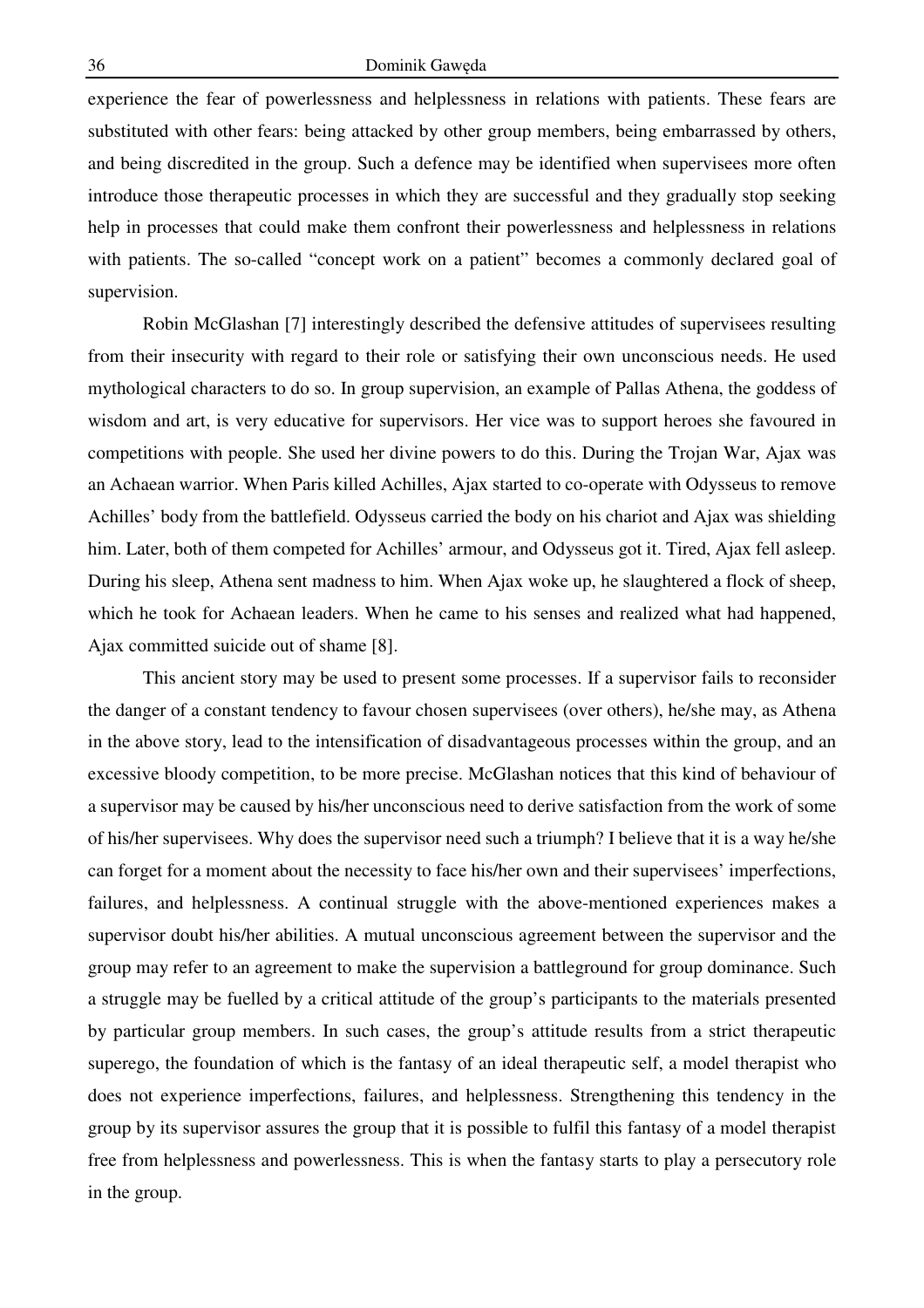### **Clinical Presentation**

 Due to the fact that confidentiality needs to be preserved, the following presentation will lack many details that could violate it.

 I was invited to a supervision in a centre where "patients had weak prognoses, were poor and neglected", according to the reports of people who had invited me. According to the opinion of some of the group's participants, the previous two supervisors resigned from further co-operation after a year of their work. They did so independently for unclear reasons. Others claimed that it was a mutual decision of the supervisors and the group, justified by the statement that it was worth to get to know various ways of thinking about patients. In the previous two years, three therapists also resigned from their work at this centre. New therapists were employed to substitute them. Upon commencement of our co-operation, six therapists were conducting individual psychotherapy. Supervision took place in the group, once a month, and lasted four hours. A common denominator for all patients in this centre was their difficult existential situation – lack of family support, poverty, and somatic pain.

 The first few supervisions went "surprisingly well" according to my and the group's opinion. My understanding of their processes triggered enthusiasm of the majority, which lasted for several subsequent meetings. After this period of time, the atmosphere started to change. More and more often, participants' comments had a mentoring tone. I observed this situation with a growing feeling of anxiety. The first signs of stagnation in therapeutic processes, which appeared after the period of animation caused by a new supervisor, visibly intensified competition within the group. The participants started to be critical towards each other. They pointed out mistakes and provoked further attacks. I decided to intervene and instead of discussing therapeutic processes, I suggested to discuss the situation in the group. After some resistance, we managed to talk. It was a good and interesting conversation. I will focus on its aspects that regard the phenomena discussed herein. I will present them in a way in which I have managed to understand them.

 The working place of the psychotherapists from this supervisory group confronted them with their helplessness in an above-average manner. The patients were most often neglected at all levels: they had no money, were somatically ill, had no family support, and usually no good education. Supervision raised the therapists' hopes to overcome this continual powerlessness. All the new supervisors at this place initially provided this hope. The supervisory group perceived them as "people from another world," and their presence gave a feeling that helplessness may be radically overcome. Every new supervisor gave them strength. The group idealized the supervisor to save them from the dominating helplessness felt towards the poverty of people, who they had been trying to treat. When the fantasy about a "supervisor-saviour" started to collapse, the next line of defence against the recurrent fear of helplessness was a struggle in the group. Firstly, it diverted attention from feeling helpless, and secondly, it maintained the fantasy about an ideal therapeutic attitude that can remove